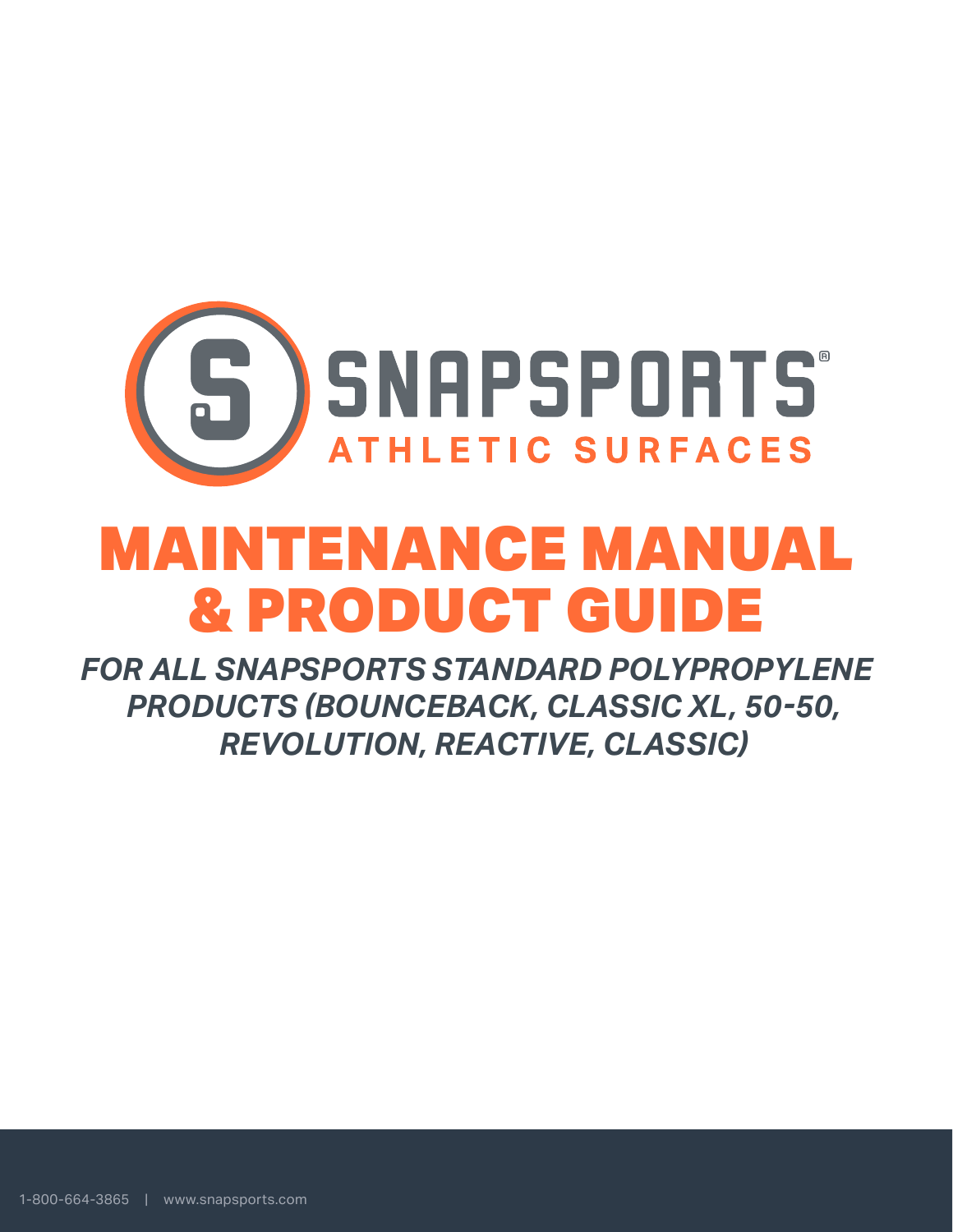# **Overview**

SnapSports floors should be kept as clean as possible. Daily cleaning with a dust mop or the like is highly recommended. Grit from dust and dirt will cause micro-abrasions on the flooring that tend to dull the surface and make it harder to keep clean.

# **Floor Care Maintenance Program**

## **MAINTENANCE PRODUCTS:**

#### **Daily Cleaner**

**CENTI Cleaner** is a super-concentrated no-rinse floor cleaner formulated with biodegradable surface-active agents. CENTI Cleaner removes surface dirt without diminishing the shine. CENTI Cleaner lifts and neutralizes haze left by chemical ice melt products. Use daily at 2 oz./gallon. CENTI Cleaner can be mopped on or used in automatic scrubbers. It is neutral pH so it will not dull or strip any finish, and has a pleasant floral fragrance.

### **Daily Maintaner/Cleaner**

**CENTI Maintainer** is a cleaner / maintainer for automatic scrubber or mop-on use. Floors maintained with CENTI Maintainer require less re-coating with floor finish. CENTI Maintainer repairs scuffing and scratching while leaving a micro layer that dries to a gloss appearance. Highly economical - use only 2 oz. per gallon for daily maintenance. CENTI Maintainer is formulated with biodegradable surface active agents.

### **Periodic Finish Stripper**

**CENTI Strip** is a super-concentrated floor finish stripper. CENTI Strip is fast-penetrating and simple to use. CENTI Strip has been designed to be especially effective on today's Green finishes. Has a low odor, non-rinse, non-butyl formula.

#### **Surface Restoration Coat**

**Restore** is an environmentally preferred, acrylic floor finish. This low odor finish has exceptional performance properties and can be maintained with conventional procedures. Restore finish contains no zinc or other heavy metals that can be harmful to wastewater treatment systems. Restore is not to be used on new flooring.

# **Directions for Use**

#### **DAILY MAINTENANCE**

**Equipment:** 

Mop bucket or automatic floor scrubber\*\*

## **Directions:**

Clean all surfaces with dust mop. Mix a solution of CENTI Maintainer with water in mop bucket or solution tank of automatic scrubber, at a dilution rate of 2 oz. per gallon of water. Mix thoroughly. Apply solution per your chosen application method and allow to dry fully. For deep black marks use the Oil Flo Black Mark Remover and a tennis ball on a stick or a red scrubber pad.

**Cleaning Products:**  CENTI Maintaner

\*\*All walk-behind auto scrubbers are fine to use on our flooring. These are "floating floors", so care must be taken when using a ride-on auto scrubber. Avoid excessive speed, especially when cornering as the mass of the machine can move the floor. If a wave develops at the front wheel, discontinue use of the ride-on machine and utilize a walk-behind machine.

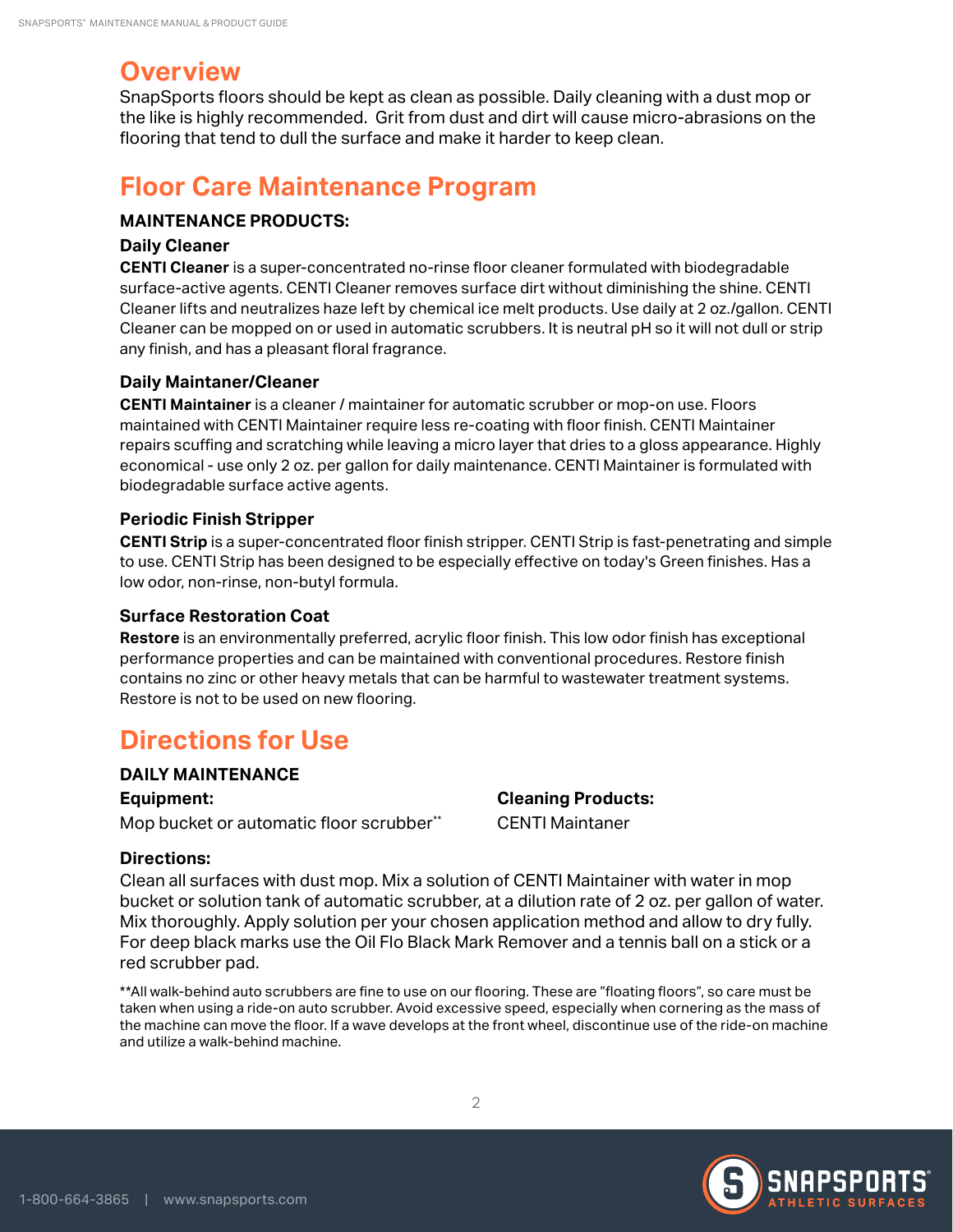### **WEEKLY MAINTENANCE Equipment:**

Mop bucket, Mop & 175–200 RPM buffer *Optional: Auto scrubber with red pad*

#### **Directions:**

Clean all surfaces with dust mop. Mix a solution of CENTI Maintainer with water in mop bucket or solution tank of automatic scrubber, at a dilution rate of 2 oz. per gallon of water. Mix thoroughly. Apply solution per your chosen application method and allow to dry fully. For deep black marks use the Oil Flo Black Mark Remover and a tennis ball on a stick or a red scrubber pad.

# **COMPLETE SURFACE CLEAN / STRIP**

**Equipment:**  Mop bucket, Mop & 175–200 RPM buffer *Optional: Auto scrubber with red pad*

**Cleaning Products:**  CENTI Strip

### **Directions:**

Clean all surfaces with dust mop. Mix a solution of CENTI Strip with water in mop bucket or solution tank of automatic scrubber, at a dilution rate of 2 oz. per gallon of water. Mix thoroughly. Apply solution per your chosen application method. Agitate area with buffer until product foams and cleans surface. Wet vacuum or mop to remove residue. Allow to dry. You can also use an auto scrubber for larger applications.

# **COMPLETE SURFACE RESTORATION**

**Equipment:**  Mop bucket, Mop & 175–200 RPM buffer *Optional: Auto scrubber with red pad*

**Cleaning Products:**  CENTI Strip; CENTI Finish

## **Directions:**

Clean all surfaces with dust mop. Mix a solution of CENTI Strip with water in mop bucket or solution tank of automatic scrubber, at a dilution rate of 2 oz. per gallon of water. Mix thoroughly. Apply solution per your chosen application method. Agitate area with buffer until product foams and cleans surface. Wet vacuum or mop to remove residue. Allow to dry. You can also use an auto scrubber for larger applications. Do not start the next step until floor is completely dry.

For smaller areas, apply a thin coat of CENTI Finish with a microfiber or similar mop. When dry, apply a second as before, but try to apply at a 90 degree angle to the first application. Apply additional coats, if needed in the same manner.

For larger areas, the process works best with two people. Get a small *(1–2 gallon)* poly garden sprayer from a hardware store. Also get a small, rectangular headed mop with a long handle. While the first person sprays a fine mist of CENTI Finish in a manageable area, the second person uses the mop to apply a smooth consistent coating. When dry, apply a second as before, but try to apply at a 90 degree angle to the first application. Apply additional coats, if needed in the same manner.



**Cleaning Products:** 

CENTI Cleaner